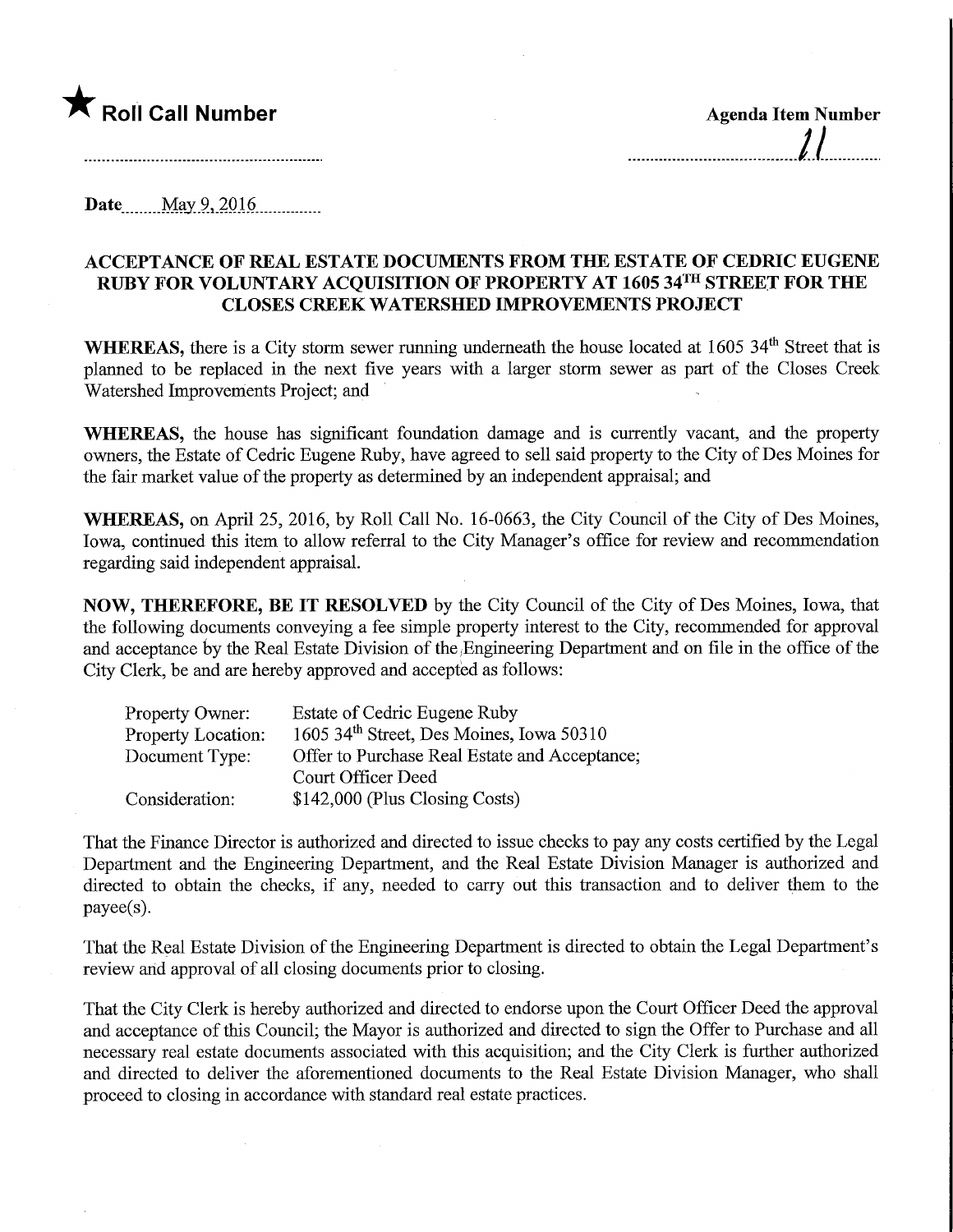

Date\_..\_May.9,.2Q16,

 $\iota$ l -----------------------------------

(Council Communication No. 16-252)

Moved by to adopt.

APPROVED AS TO FORM:

Lisa A. Wieland, Assistant City Attorney

| <b>COUNCIL ACTION</b> | <b>YEAS</b> | <b>NAYS</b> | <b>PASS</b> | <b>ABSENT</b>       |                                                                                                                                      |
|-----------------------|-------------|-------------|-------------|---------------------|--------------------------------------------------------------------------------------------------------------------------------------|
| <b>COWNIE</b>         |             |             |             | I, Diane Rauh, City |                                                                                                                                      |
| <b>COLEMAN</b>        |             |             |             |                     | certify that at a mee<br>said City of Des Moir<br>among other proceedi:<br>IN WITNESS WHERE<br>hand and affixed my<br>above written. |
| <b>GATTO</b>          |             |             |             |                     |                                                                                                                                      |
| <b>GRAY</b>           |             |             |             |                     |                                                                                                                                      |
| <b>HENSLEY</b>        |             |             |             |                     |                                                                                                                                      |
| <b>MOORE</b>          |             |             |             |                     |                                                                                                                                      |
| WESTERGAARD           |             |             |             |                     |                                                                                                                                      |
| <b>TOTAL</b>          |             |             |             |                     |                                                                                                                                      |
| <b>MOTION CARRIED</b> |             |             |             | <b>APPROVED</b>     |                                                                                                                                      |

I, Diane Rauh, City Clerk of said City hereby certify that at a meeting of the City Council of said City of Des Moines, held on the above date, ngs the above was adopted.

OF, I have hereunto set my seal the day and year first

. City Clerk